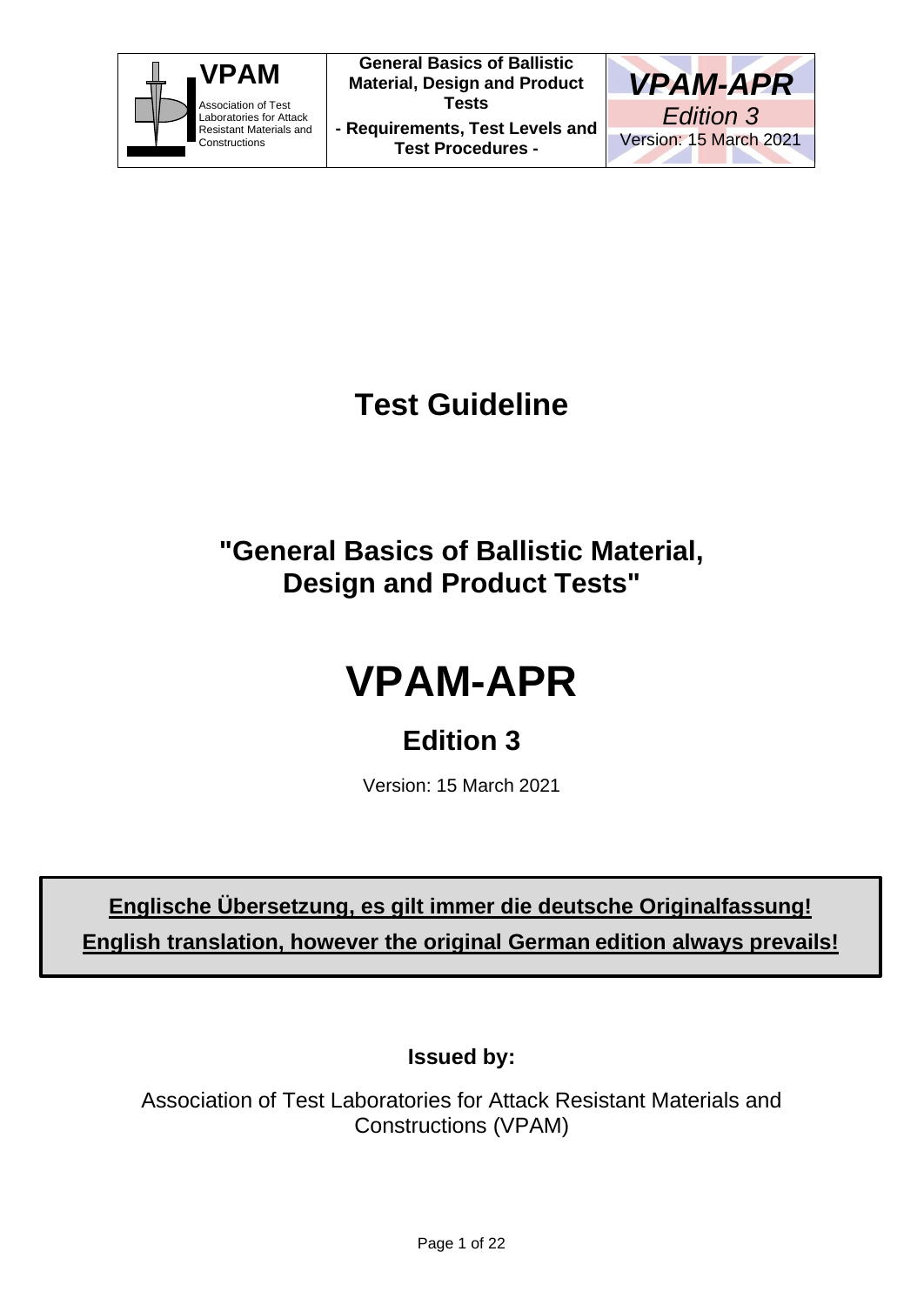



#### **Initial issue of VPAM-APR 2006: 13 Oct 2006 Initial issue of VPAM-APR Edition 3: 15 March 2021**

### **Change Record**

(in the event of a edition change no change record will be kept; for previous editions see www.vpam.eu in the guideline archive)

| Change of Date |      |                                                         |  |
|----------------|------|---------------------------------------------------------|--|
| No.            | Date | Changes were implemented in the following<br>paragraphs |  |
|                |      |                                                         |  |
|                |      |                                                         |  |
|                |      |                                                         |  |
|                |      |                                                         |  |
|                |      |                                                         |  |
|                |      |                                                         |  |
|                |      |                                                         |  |
|                |      |                                                         |  |
|                |      |                                                         |  |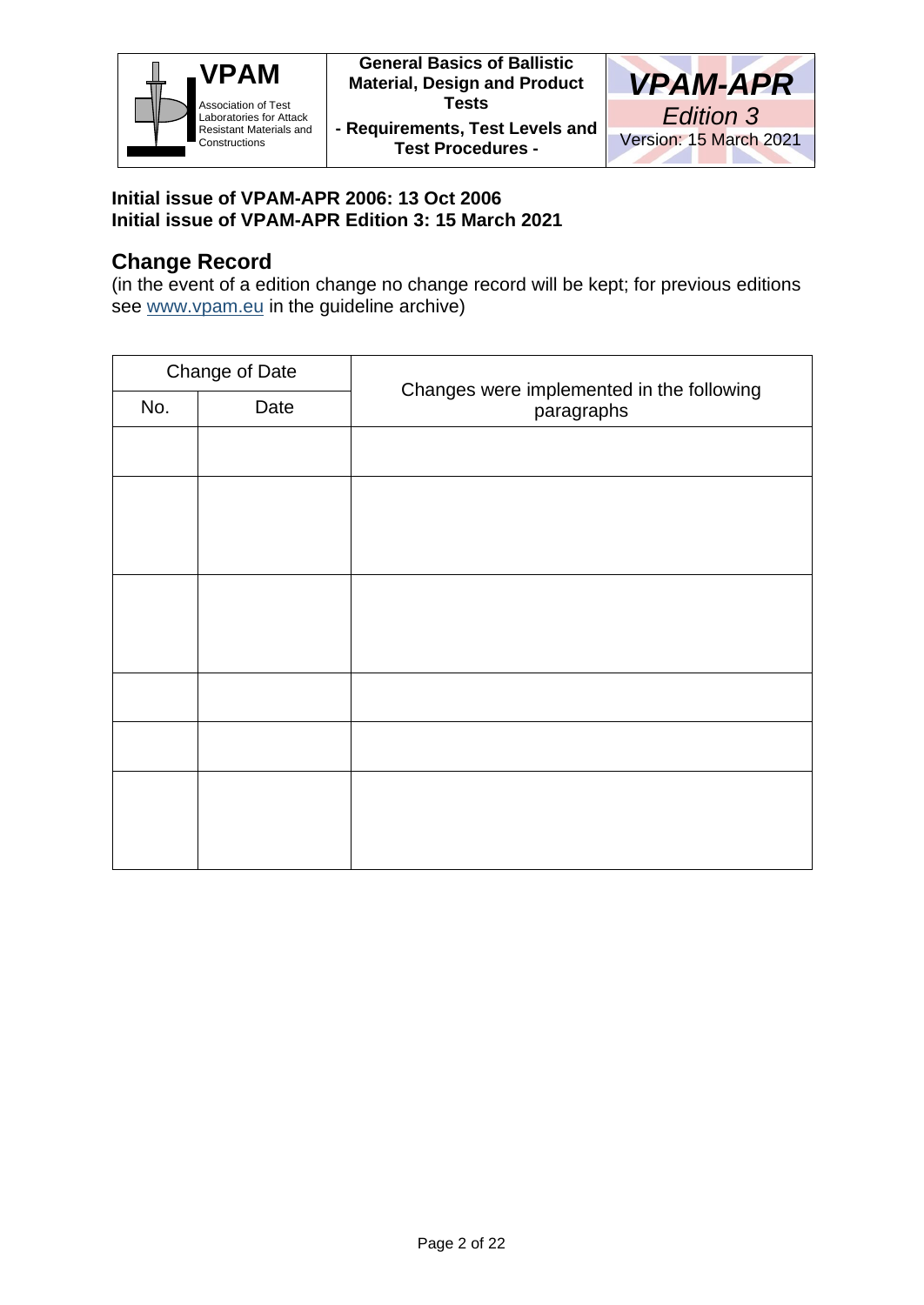



#### **Introductory Remarks**

This guideline was prepared by the Association of Test Laboratories for Attack Resistant Materials and Constructions (VPAM).

The latest edition of the binding guideline, the follow-on documents AND-SoM, AND-BaG and AND-ReB as well as follow-on decisions are available at: www.vpam.eu

**Source of supply of VPAM-APR:**



**Deutsche Hochschule der Polizei**

Secretariat:

**Association of Test Laboratories for Attack Resistant Materials and Constructions**

**VPAM**

**48080 Münster Germany** Email: pti@dhpol.de

**Polizeitechnisches Institut**

**Postfach 48 03 53**

Internet: www.dhpol.de or www.vpam.eu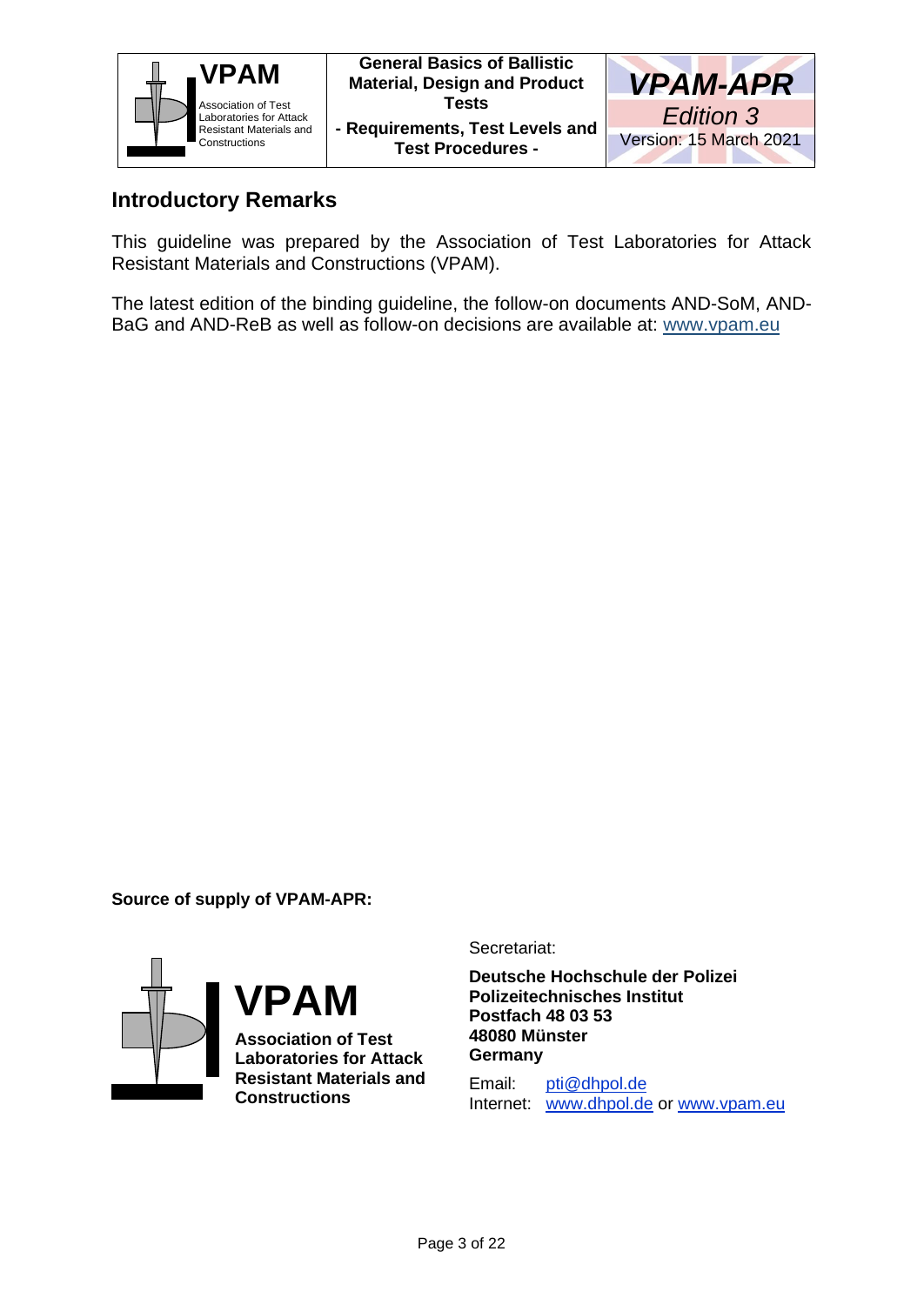



#### **Objectives and Self-Concept of VPAM**

VPAM was founded in 1999 with the aim to promote experience exchange and mutual assistance in matters concerning the testing of attack resistant materials and designs.

The co-operation is supported by common statements regarding standards, guidelines and other regulations.

Publishing own test guidelines ensures reproducible results on the one hand and more market transparency for customers and users on the other hand by allowing an objective and reproducible evaluation and comparison of products from different suppliers.

Based on the test procedures and conditions described in this guideline products are tested for ballistic penetration resistance.

The test procedures described in the product-specific guidelines always constitute snapshots with a limited test scope. Attacks beyond this scope are not considered in these test procedures.

Demonstrating a protection of 100 % is thus not feasible. Moreover, there are nonreproducible individual results that can in part be ascribed to known patterns of behavior, while the other part cannot be explained in a comprehensible manner.

It must be noted, however, that a single test within the scope of the VPAM guideline has no significance for quality assurance in the ongoing production process.

The manner in which quality assurance is performed cannot be specified by VPAM and rests with the manufacturer/procuring agency.

VPAM pursues the aim to promote experience exchange, mutual assistance in technical matters and mutual information exchange with regard to round-robin tests for instance. This shall, among others, enable a joint opinion formation in central issues concerning the testing of attack resistant materials.

The members of VPAM are independent and committed to neutrality.

The test centers which are members of VPAM operate exclusively according to the pertinent quality standard EN ISO/IEC 17025 (General requirements for the competence of testing and calibration laboratories).

The address details and the lists of services provided by the VPAM test centers are listed online at www.vpam.eu.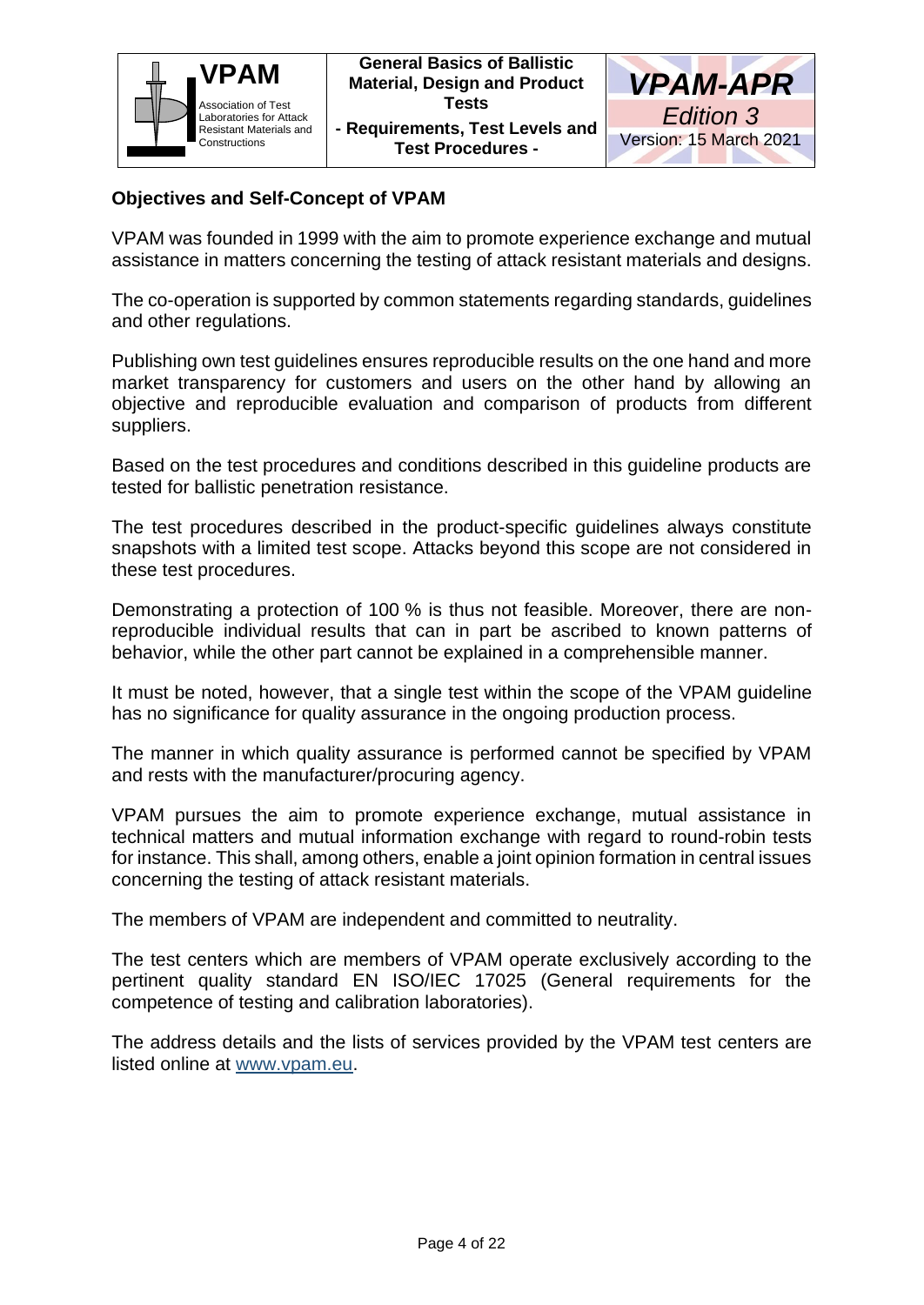



### **Table of Contents**

| 1                       |      |  |  |  |  |
|-------------------------|------|--|--|--|--|
| $\mathbf{2}$            |      |  |  |  |  |
| 3                       |      |  |  |  |  |
|                         | 3.1  |  |  |  |  |
|                         | 3.2  |  |  |  |  |
|                         | 3.3  |  |  |  |  |
|                         | 3.4  |  |  |  |  |
|                         | 3.5  |  |  |  |  |
|                         | 3.6  |  |  |  |  |
|                         | 3.7  |  |  |  |  |
|                         | 3.8  |  |  |  |  |
|                         | 3.9  |  |  |  |  |
|                         | 3.10 |  |  |  |  |
|                         | 3.11 |  |  |  |  |
|                         | 3.12 |  |  |  |  |
|                         | 3.13 |  |  |  |  |
|                         | 3.14 |  |  |  |  |
|                         | 3.15 |  |  |  |  |
|                         | 3.16 |  |  |  |  |
|                         | 3.17 |  |  |  |  |
|                         | 3.18 |  |  |  |  |
| $\overline{\mathbf{4}}$ |      |  |  |  |  |
|                         | 4.1  |  |  |  |  |
|                         | 4.2  |  |  |  |  |
| 5                       |      |  |  |  |  |
|                         | 5.1  |  |  |  |  |
|                         | 5.2  |  |  |  |  |
|                         | 5.3  |  |  |  |  |
| 6                       |      |  |  |  |  |
|                         | 6.1  |  |  |  |  |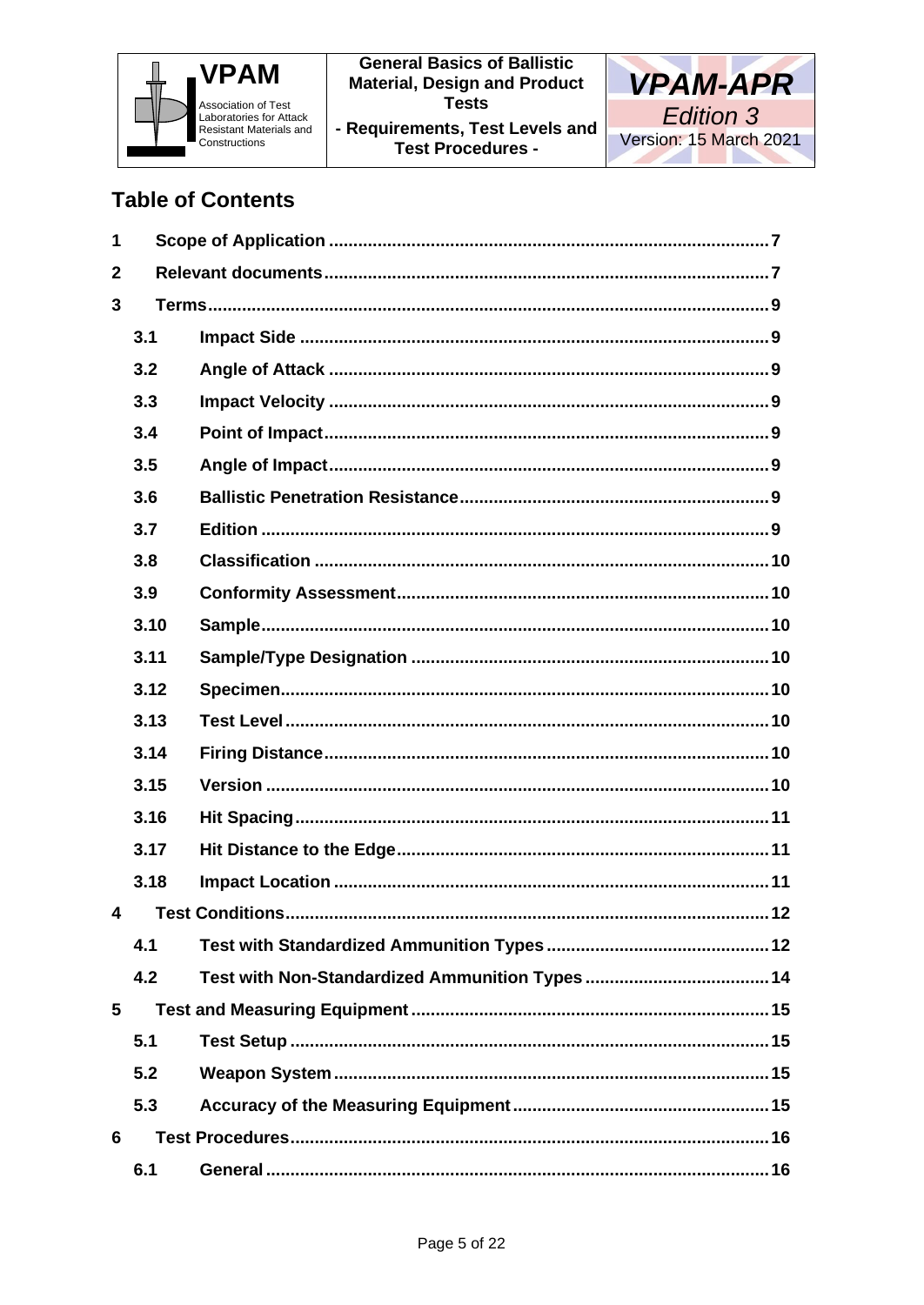

**Test Procedures -**

| 6.2            |                                                                     |  |
|----------------|---------------------------------------------------------------------|--|
| 6.3            |                                                                     |  |
| $\overline{7}$ |                                                                     |  |
| 7.1            |                                                                     |  |
| 7.2            |                                                                     |  |
| 7.3            |                                                                     |  |
|                |                                                                     |  |
|                |                                                                     |  |
|                | Annex 2: Cartridge Chamber Dimensions Deviating from C.I.P. TDCC 21 |  |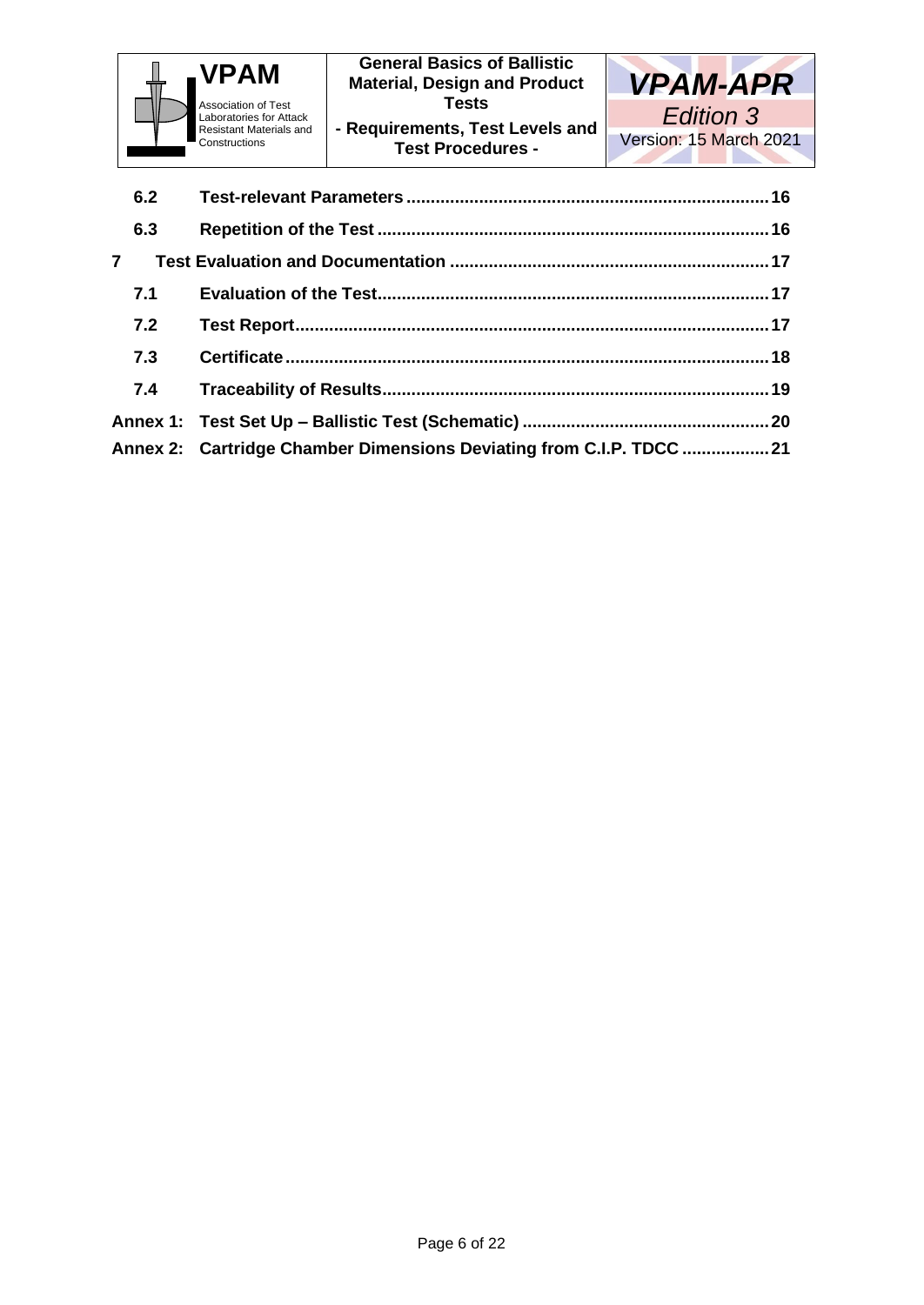



### **1 Scope of Application**

<span id="page-6-0"></span>This document describes the basics of ballistic tests and/or conformity assessments<sup>1</sup> of materials, designs and products which offer protection against projectiles fired from small arms and rifles. It thus applies to the product-specific VPAM guidelines ARG, BRV, BSB, BSR and PM where it is referred to. For the product-specific guidelines BSW and HVN applies – pending their revision – VPAM APR 2006 (as of: 12 May 2010) where reference is made to them.

The basics include:

- Terms
- Test conditions
- Test and measuring equipment
- Test procedures
- Test evaluation and documentation

This guideline is complemented with product-specific test guidelines of VPAM. It may include deviating test conditions, test and measuring equipment and test procedures.

In case there is leeway to act during the test and/or the results evaluation the respective guideline shall be interpreted in such a manner that the aims specified under "Objectives and Self-Concept of VPAM" are met in the best possible way. In case of doubt the inspector decides as experienced and independent expert.

### <span id="page-6-1"></span>**2 Relevant documents**

Specifications taken from the following documents are incorporated in these VPAM guidelines by reference.

The documents listed below shall always be applied as amended (combination of edition and date). If, in justified cases, the Customer is permitted to conduct a test pursuant to a previous edition and date, the applied edition and the associated date must be indicated in the test report and certificate.

<sup>1</sup> To simplify reading, the term "testing" is used in the following text to refer to ballistic testing and/or conformity assessment.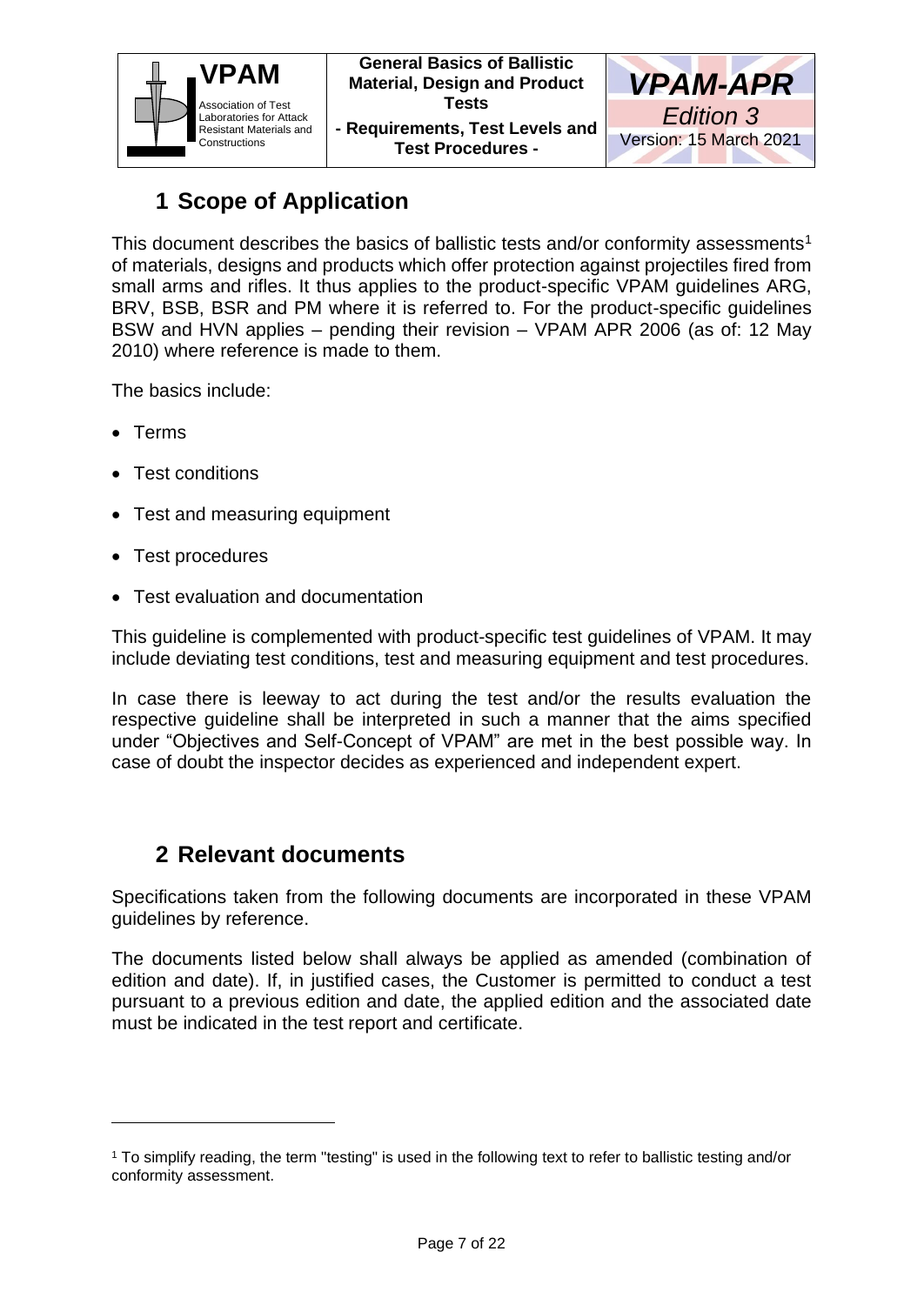



- VPAM decisions
- VPAM AND-SoM "Munitionsarten für Sonderprüfungen" (Ammunition Types for Special Tests)
- TDCC, dimension sheets of the Permanent International Commission for the proof of small arms (C.I.P.)

There are also foreign-language editions (translations) of other VPAM guidelines/documents available, the German edition, however, being the original and valid edition. The associated decisions form also part of the guidelines.

This VPAM guideline as well as all the other ones and the decisions may be accessed on the internet under www.vpam.eu or under www.cip-bobp.org/de.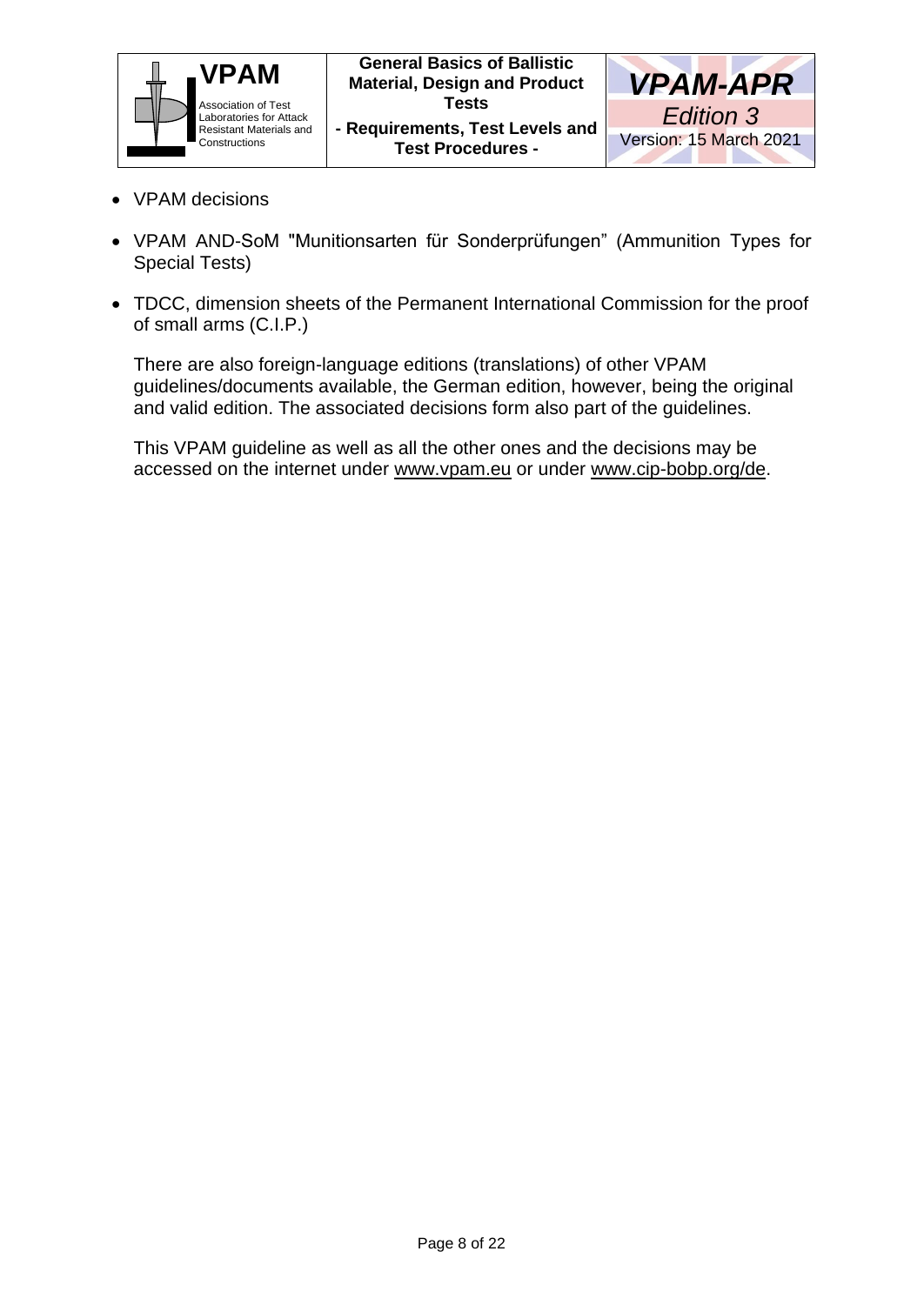



### <span id="page-8-0"></span>**3 Terms**

For the use of this general guideline the following terms shall apply:

#### <span id="page-8-1"></span>**3.1 Impact Side**

The side of the test specimen which is facing the impact/attack and which has to be identified/marked by the manufacturer/Customer.

#### <span id="page-8-2"></span>**3.2 Angle of Attack**

The angle between the flight direction of the projectile's center of gravity and the axis of the projectile.

#### <span id="page-8-3"></span>**3.3 Impact Velocity**

The projectile velocity in m/s at a max. distance of 2.5 m in front of the impact point.

#### <span id="page-8-4"></span>**3.4 Point of Impact**

Predetermined point on the specimen where the projectile is expected to impact. It will be marked in the appropriate spot prior to firing.

#### <span id="page-8-5"></span>**3.5 Angle of Impact**

The angle between the flight direction of the projectile's center of gravity and the surface of the specimen at the point of impact. The VPAM definition corresponds to the complementary angle (supplementary angle at 90°) IAW the NATO definition, i.e. vertical firing (angle of impact =  $90^{\circ}$ ) IAW VPAM corresponds to firing IAW NATO angle of 0 °.

#### <span id="page-8-6"></span>**3.6 Ballistic Penetration Resistance**

Materials, designs and products thereof are bullet-resistant if they offer a defined resistance against attacks with specific types of arms and ammunitions.

#### <span id="page-8-7"></span>**3.7 Edition**

Each fundamental change of a test guideline which may have an impact on the test result leads to a new edition.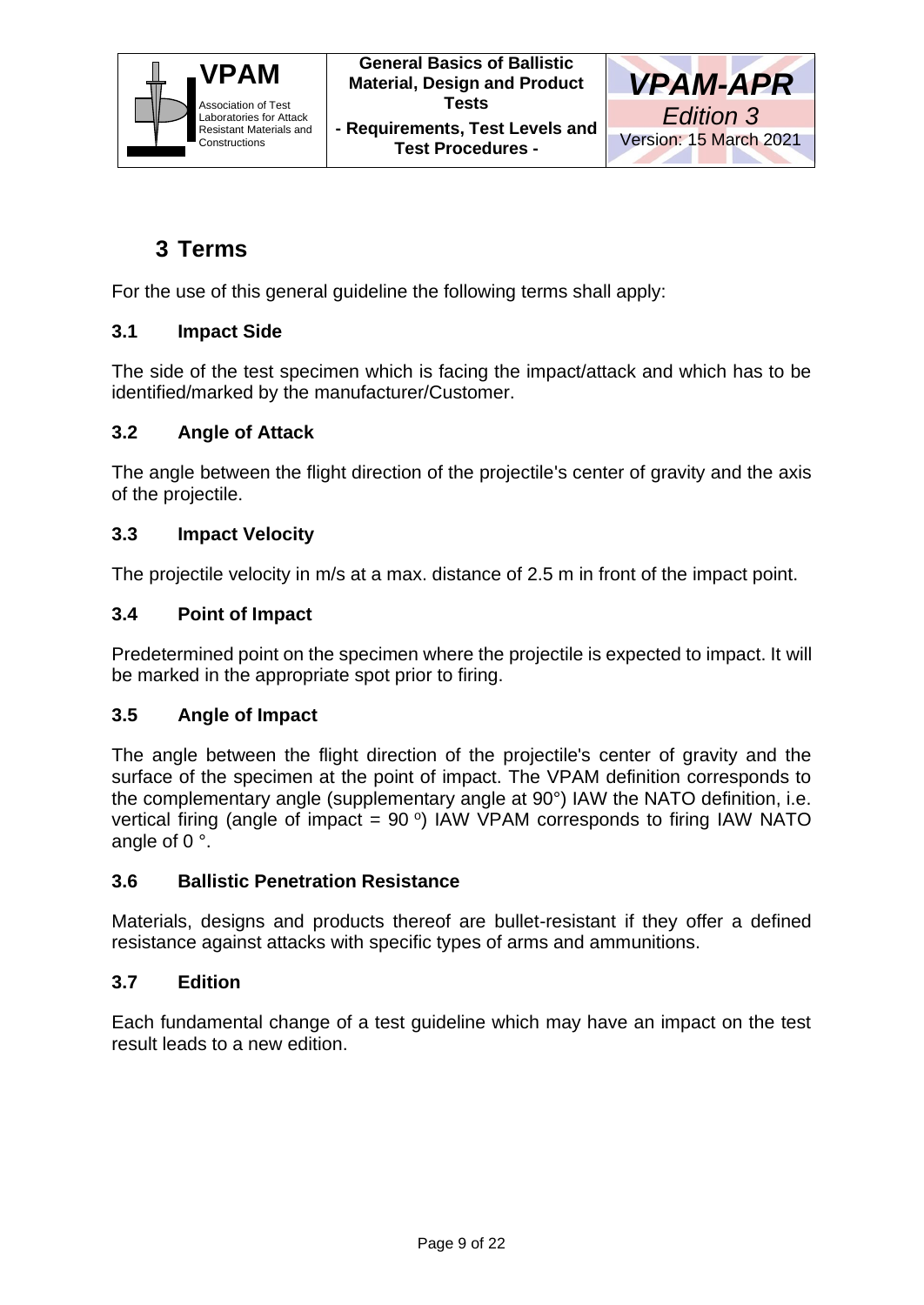

#### <span id="page-9-0"></span>**3.8 Classification**

Allocation to a particular class according to the tested bullet-resistant behavior under defined conditions in conjunction with a product-specific guideline.

#### <span id="page-9-1"></span>**3.9 Conformity Assessment**

Conformity assessment is the determination of the conformity of a design, material etc. with the specifications (target / actual comparison).

#### <span id="page-9-2"></span>**3.10 Sample**

One or more test specimens to be submitted at the same time that are necessary to perform the test.

#### <span id="page-9-3"></span>**3.11 Sample/Type Designation**

The designation (name or code) which is used to identify the model, the type and the materials of a tested product unmistakably and comprehensibly.

#### <span id="page-9-4"></span>**3.12 Specimen**

An item provided for testing implemented according to a product-specific test guideline.

Model, type and materials of the specimen shall be in compliance with the specifications provided by the manufacturer or the customer and shall be typical for the product.

#### <span id="page-9-5"></span>**3.13 Test Level**

Designation of a resistance against a certain attack as per paragraph 4.1.

#### <span id="page-9-6"></span>**3.14 Firing Distance**

The distance between the muzzle of a gun and the impact point of the projectile on the test specimen.

#### <span id="page-9-7"></span>**3.15 Version**

The version on the guideline's cover sheet refers to the date of issue of a guideline. Editorial changes that do not have an impact on the test result will lead to a change of the guideline's version, but not to a change of edition. Usually, the guideline with the most current version shall be applied.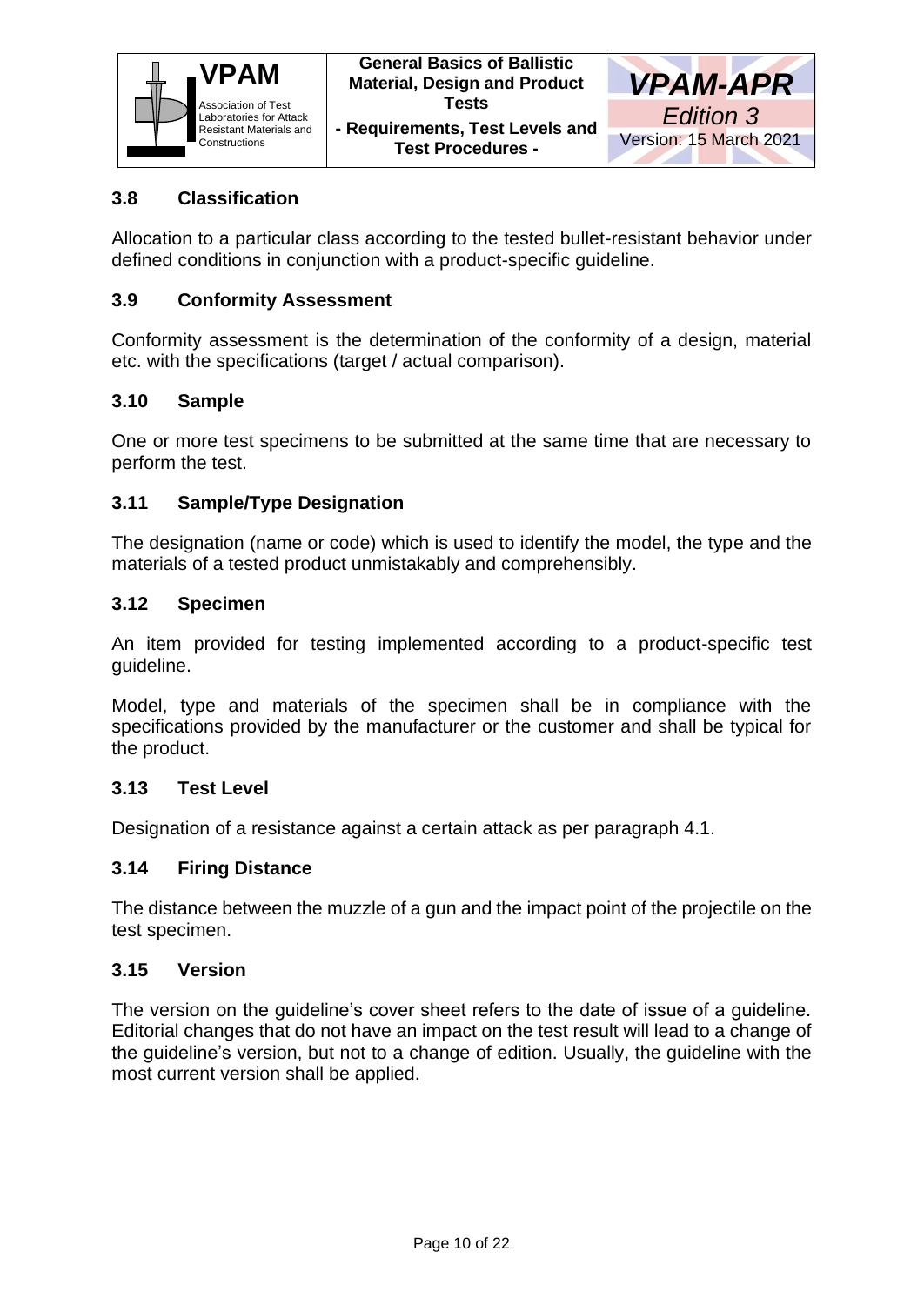

#### <span id="page-10-0"></span>**3.16 Hit Spacing**

The distance between the centers of two hits on the test specimen.

#### <span id="page-10-1"></span>**3.17 Hit Distance to the Edge**

The distance between the hit center and the nearest line which indicates the edge of the protection area.

#### <span id="page-10-2"></span>**3.18 Impact Location**

Actual spot where the projectile hits the test specimen. This spot may be different from the marked point of impact.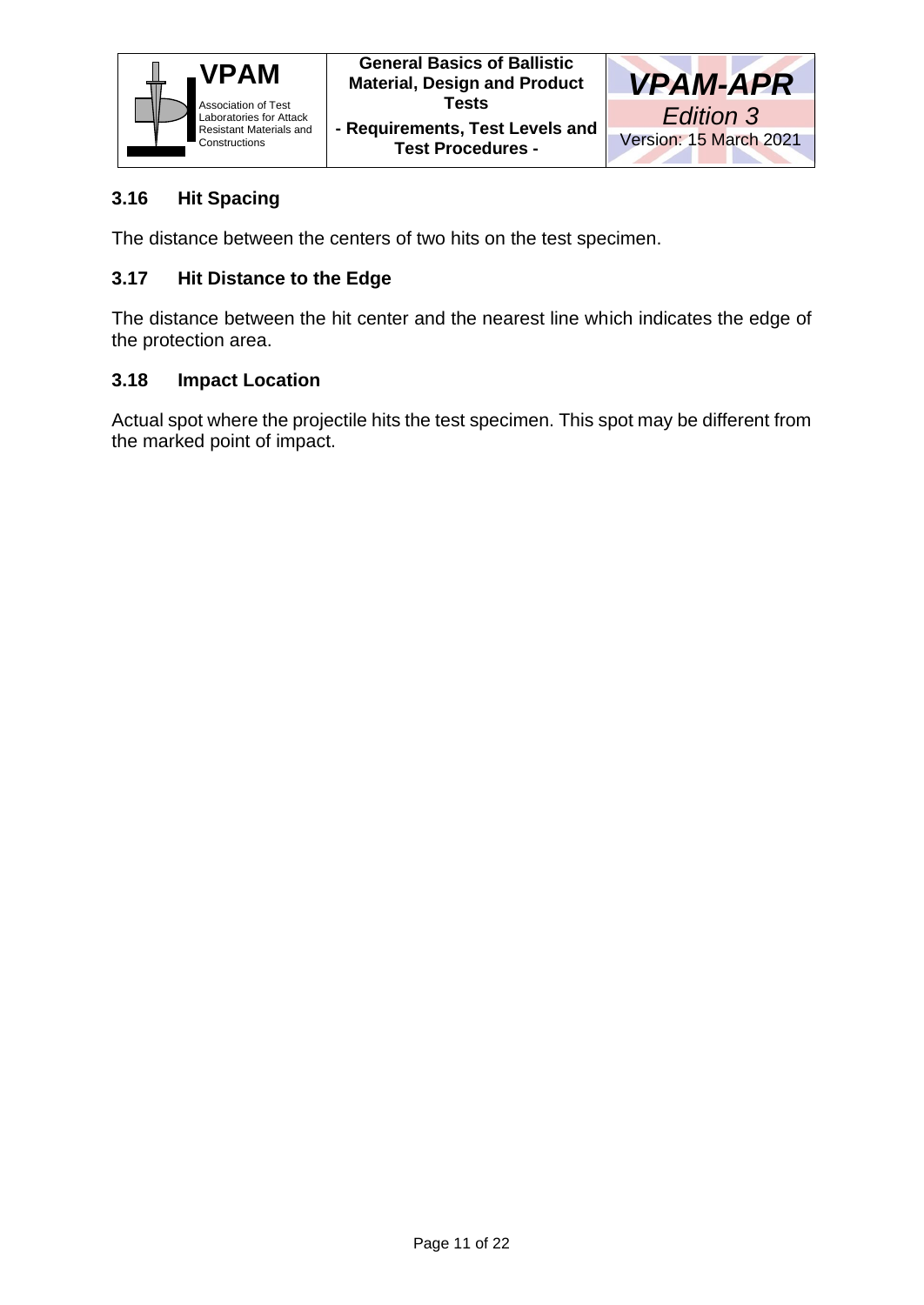



### **4 Test Conditions**

#### <span id="page-11-1"></span><span id="page-11-0"></span>**4.1 Test with Standardized Ammunition Types**

Table 1: Classification of test levels

|                                                                                                                                                                         | <b>Ammunition and projectile</b> |                   |                               |                                          | <b>Test conditions</b>                |                                 |
|-------------------------------------------------------------------------------------------------------------------------------------------------------------------------|----------------------------------|-------------------|-------------------------------|------------------------------------------|---------------------------------------|---------------------------------|
| Test level                                                                                                                                                              | <b>Caliber</b>                   | <b>Type</b>       | <b>Nominal</b><br>mass<br>[g] | Manufacturer/<br>type                    | <b>Firing</b><br>distance $12$<br>[m] | <b>Impact velocity</b><br>[m/s] |
| 1                                                                                                                                                                       | 22 Long Rifle <sup>4</sup>       | L/RN              | 2.6                           | <b>RUAG HV</b><br><b>Field Line</b>      | $10 \pm 0.5$                          | $360 \pm 10$                    |
| 2                                                                                                                                                                       | 9 mm Luger 5) 7)                 | <b>FMJ/RN/SC</b>  | 8.0                           | DAG, DM 41<br>11)                        | $5 + 0.5$                             | $360 \pm 10$                    |
| 3                                                                                                                                                                       | 9 mm Luger $57$                  | FMJ/RN/SC         | 8.0                           | DAG, DM 41<br>11)                        | $5 + 0.5$                             | $415 \pm 10$                    |
| $4^{1}$                                                                                                                                                                 | 357 Magnum                       | <b>FMJ/CB/SC</b>  | 10.2                          | Geco                                     | $5 + 0.5$                             | $430 \pm 10$                    |
|                                                                                                                                                                         | 44 Rem. Mag. 6)                  | JSP/FN/SC         | 15.6                          | Speer No.<br>4454                        | $5 + 0.5$                             | $440 \pm 10$                    |
| 5                                                                                                                                                                       | 357 Magnum                       | FMs/CB            | 7.1                           | Specification<br>IAW VPAM <sup>13)</sup> | $5 + 0.5$                             | $580 \pm 10$                    |
| 6                                                                                                                                                                       | 7.62 x 39                        | FMJ/PB/FeC        | 7.9                           | PS <sup>10</sup>                         | $10 \pm 0.5$                          | $720 \pm 10$                    |
| 7 <sup>1</sup>                                                                                                                                                          | 223 Rem. <sup>2) 8)</sup>        | <b>FMJ/PB/SCP</b> | 4.0                           | <b>MEN, SS 109</b>                       | $10 \pm 0.5$                          | $950 \pm 10$                    |
|                                                                                                                                                                         | 308 Win. 9)                      | <b>FMJ/PB/SC</b>  | 9.55                          | <b>MEN, DM 111</b>                       | $10 + 0.5$                            | $830 \pm 10$                    |
| 8                                                                                                                                                                       | 7.62 x 39                        | <b>FMJ/PB/HCI</b> | 7.7                           | $BZ^{10}$                                | $10 + 0.5$                            | $740 \pm 10$                    |
| 9                                                                                                                                                                       | 308 Win. <sup>3) 9)</sup>        | FMJ*/PB/HC        | 9.6                           | <b>FNB, P80</b>                          | $10 + 0.5$                            | $820 \pm 10$                    |
| 10                                                                                                                                                                      | $7.62 \times 54 R$               | <b>FMJ/PB/HCI</b> | 10.4                          | B3210)                                   | $10 \pm 0.5$                          | $860 \pm 10$                    |
| The twist rates can be gathered from the dimension sheets (TDCC) of the C.I.P.<br>Deviating twist rates and dimensions are marked by exponents in the column "Caliber". |                                  |                   |                               |                                          |                                       |                                 |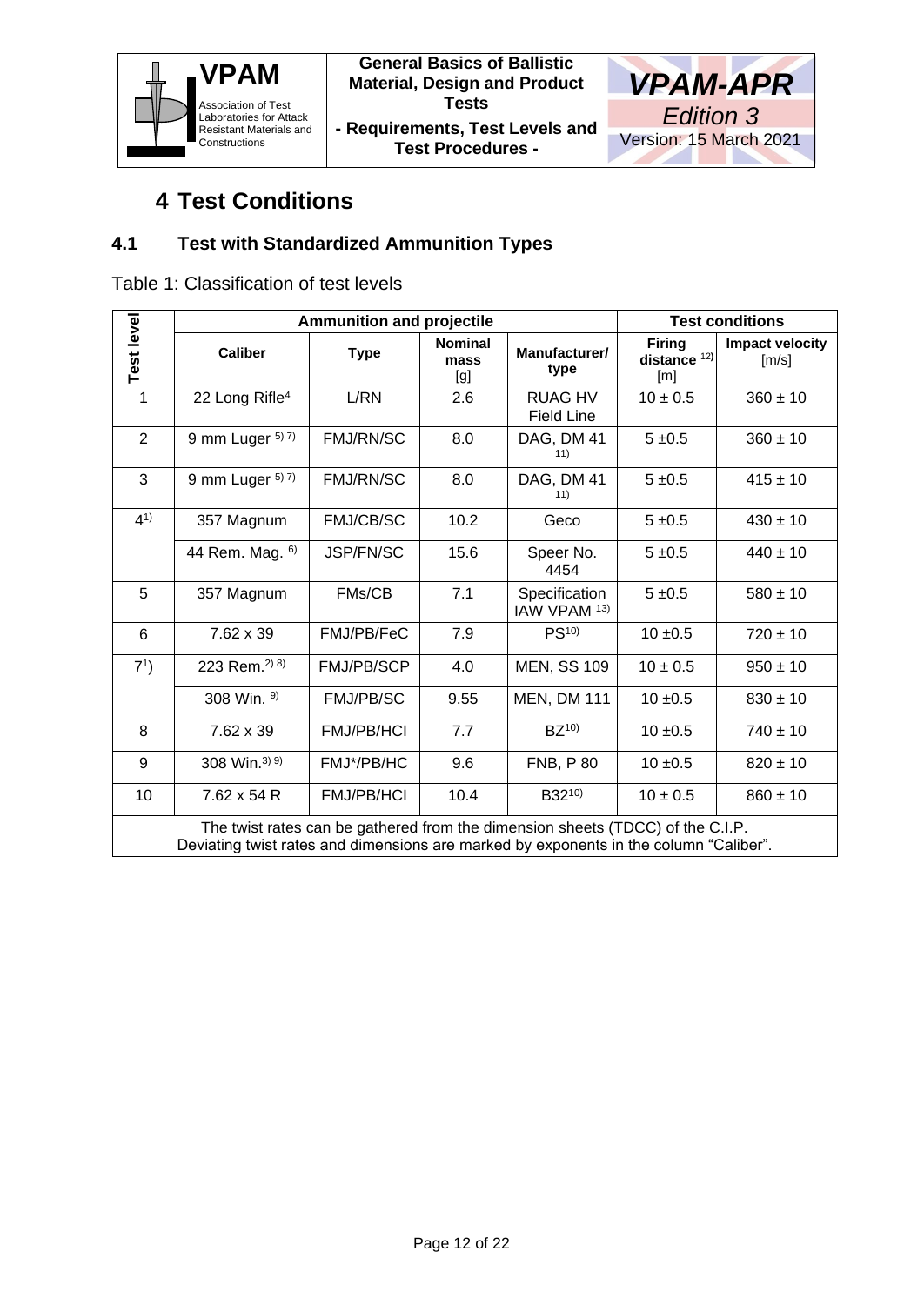| <b>VPAM</b><br><b>Association of Test</b><br>Laboratories for Attack<br>Resistant Materials and<br>Constructions<br>Table 1 abbreviations |  | <b>General Basics of Ballistic</b><br><b>Material, Design and Product</b><br><b>Tests</b><br>- Requirements, Test Levels and<br><b>Test Procedures -</b> |                                                     |  | <b>VPAM-APR</b><br>Edition 3<br>Version: 15 March 2021 |
|-------------------------------------------------------------------------------------------------------------------------------------------|--|----------------------------------------------------------------------------------------------------------------------------------------------------------|-----------------------------------------------------|--|--------------------------------------------------------|
| CB<br><b>Coned Bullet</b>                                                                                                                 |  | C.I.P.                                                                                                                                                   | Permanent International Commission for the Proof of |  |                                                        |
| <b>FeC</b><br>Iron (Fe) Core                                                                                                              |  | DAG.                                                                                                                                                     | Small Arms<br><b>RUAG Ammotec, Germany</b>          |  |                                                        |
| <b>Full Metal Jacket</b><br>FMJ                                                                                                           |  | <b>FNB</b>                                                                                                                                               | FN Herstal, Belgium                                 |  |                                                        |
| $FMJ^*$<br>Full Metal Jacket, Copper Jacket                                                                                               |  | Geco                                                                                                                                                     | RUAG Ammotec, Germany                               |  |                                                        |
|                                                                                                                                           |  | MEN                                                                                                                                                      | Metallwerk Eisenhütte Nassau, Germany               |  |                                                        |
| <b>FMs</b><br>Full Brass (Ms)                                                                                                             |  | Speer                                                                                                                                                    | VISTA Outdoor, USA                                  |  |                                                        |
| FN<br><b>Flat Nose</b>                                                                                                                    |  | TDCC                                                                                                                                                     | C.I.P. dimension sheets                             |  |                                                        |

The model designations are: HV Field Line, DM 41, PS, SS 109, DM 111, BZ, P 80, B 32

| 2) | Twist rate 178 mm $\pm$ 5 %                                                             |
|----|-----------------------------------------------------------------------------------------|
| 3) | Twist rate 254 mm $\pm$ 5 %                                                             |
| 4) | Test barrel with longer cartridge chamber, see Annex 2                                  |
| 5) | Test barrel with a transition of 7.5 mm, see Annex 2                                    |
| 6) | Test barrel with a short transition IAW carbine storage pursuant to C.I.P., see Annex 2 |
|    | $\alpha$ r 0 $\nu$ 10 mm N $\Delta$ T $\cap$                                            |

At these levels always both calibers must be used.

7) or 9x19 mm NATO

HC Hard Core<br>HCl Hard Core

RN Round Nose SC Soft Core

L Lead<br>PB Pointe

1)

8) or 5.56 x 45 mm NATO

9) or 7.62 x 51 mm NATO

10) As per Russian standard GOST

11) Tail cover with small plates

Hard Core Incendiary

JSP Jacketed Soft Point

Pointed Bullet

SCP Soft Core Penetrator

12) As a rule, the firing distances have to be complied with in accordance with table 1. The firing distance may be adjusted if it is necessary regarding the required velocity, the angle of attack and impact location of the projectile or due to any other technical necessity.

13) In a justified case of need the drawing may be requested at all VPAM test centers.

The test levels 1 to 10 are listed in the increasing order of their ballistic penetration resistance. Attack resistant materials and designs successfully tested in accordance with test level 1 offer the lowest resistance against penetration, while attack resistant materials and designs successfully tested in accordance with test level 10 offer the highest resistance. The sequential order of test level 1 to 10 is based on projectile effectiveness while taking energy density, the design of the projectile and target medium behavior into account. A claim to adherence to the sequential order of their ballistic penetration resistance does not exist in principle. This is due to different types of projectiles, material compositions and resulting lethal mechanisms.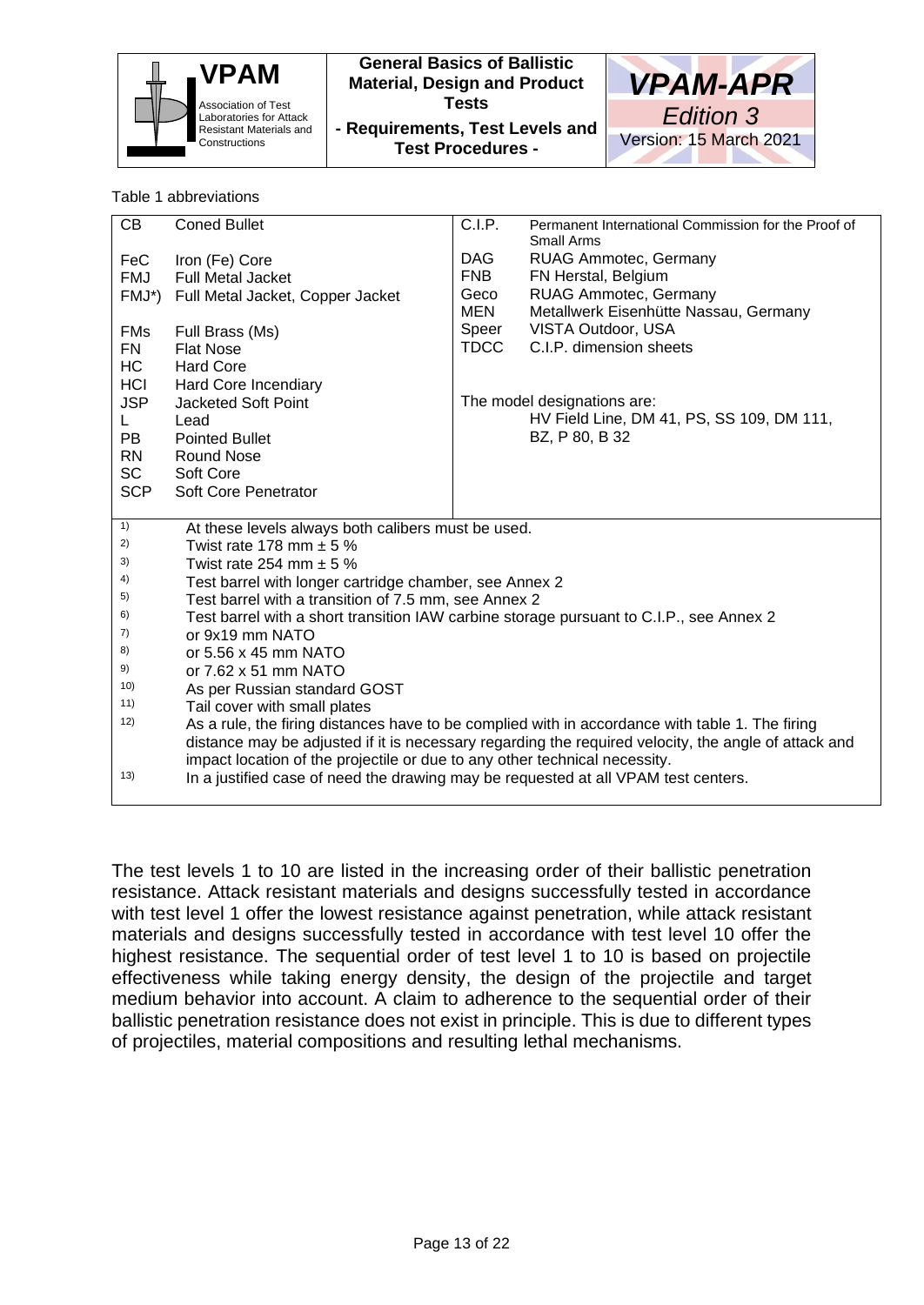



#### <span id="page-13-0"></span>**4.2 Test with Non-Standardized Ammunition Types**

In addition to the standardized ammunition types specified in paragraph 4.1 the followon document VPAM AND-SoM "Munitionsarten für Sonderprüfungen" (Ammunition Types for Special Tests) specifies ammunitions types (as required) which may also be tested in accordance with the product-specific guideline and, if applicable, a certificate may be issued. In this context, the restrictions specified in paragraph 7.3 shall apply.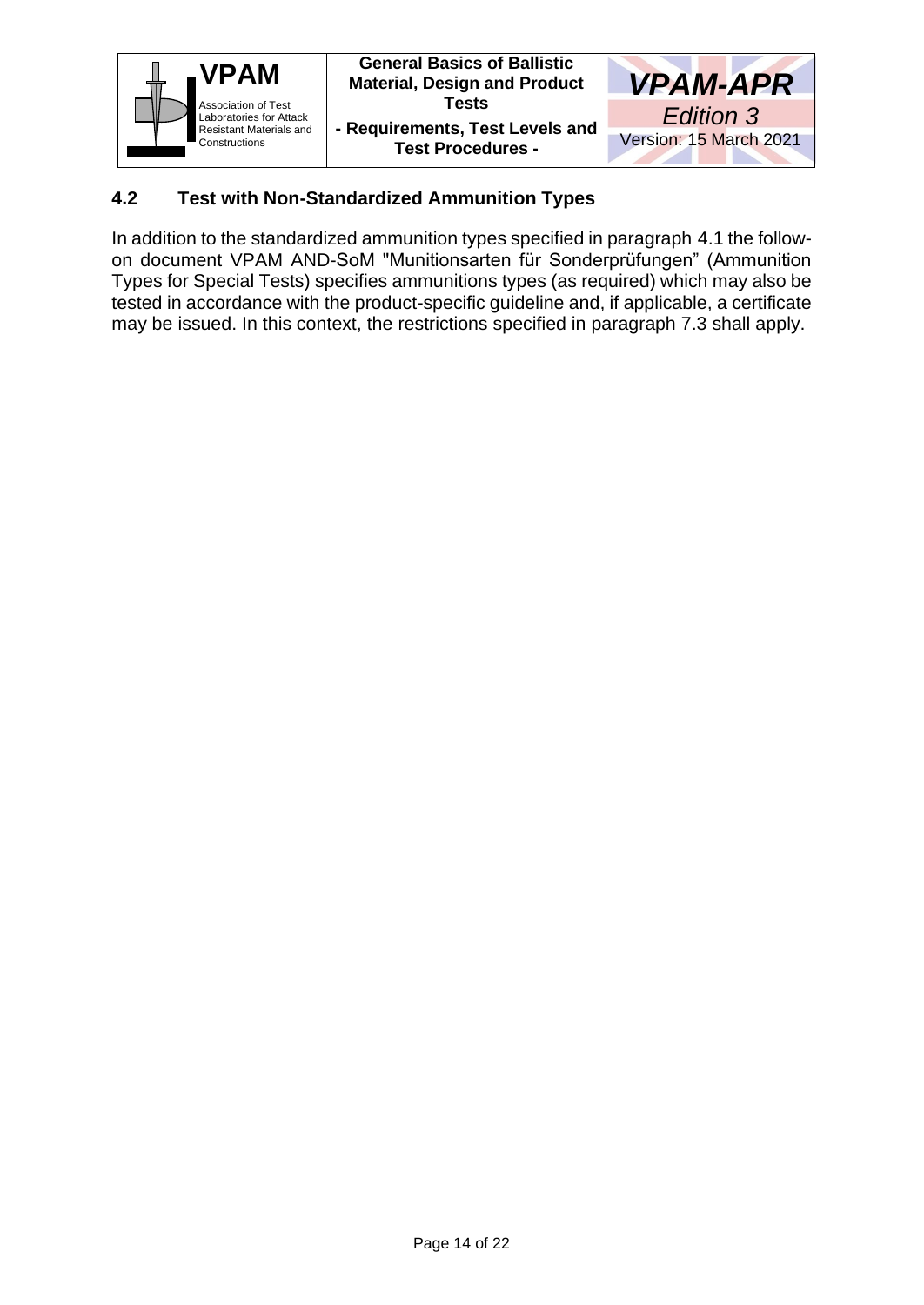



### <span id="page-14-0"></span>**5 Test and Measuring Equipment**

#### <span id="page-14-1"></span>**5.1 Test Setup**

The test setup is depicted in Annex 1. The firing distances are to be taken from paragraph 4.1 and/or the follow-on document VPAM AND-SoM "Munitionsarten für Sonderprüfungen" (Ammunition Types for Special Tests). Additional and deviating requirements are described in the product-specific test guidelines.

#### <span id="page-14-2"></span>**5.2 Weapon System**

It must be ensured that the parameters defined in paragraph 4.1 and/or in VPAM AND-SoM "Munitionsarten für Sonderprüfungen" (Ammunition Types for Special Tests) are achieved with the used weapon system and the selected ammunition. Compliance with the defined requirements (e.g. impact point, impact velocities) may call for the use of special tools and barrels as well as specially assembled ammunition.

#### <span id="page-14-3"></span>**5.3 Accuracy of the Measuring Equipment**

To determine the measureable quantities relevant to testing, the following accuracies are required:

- Measuring installation for velocity of projectiles: ≤ 1 % of value measured
- Thermometer  $\pm$  0.5 $^{\circ}$ C
- Hygrometer:  $\pm 3$  % relative humidity
- Linear measurement device: ≤ 1 % of value measured
- Protractor:  $\pm 0.5^{\circ}$
- Weighing scale: ≤ 1 ‰ of measured value

If the measuring equipment complies with these accuracies the defined tolerances apply to the indicated values, which means for example that the velocity displayed by the metering system is considered as the impact velocity.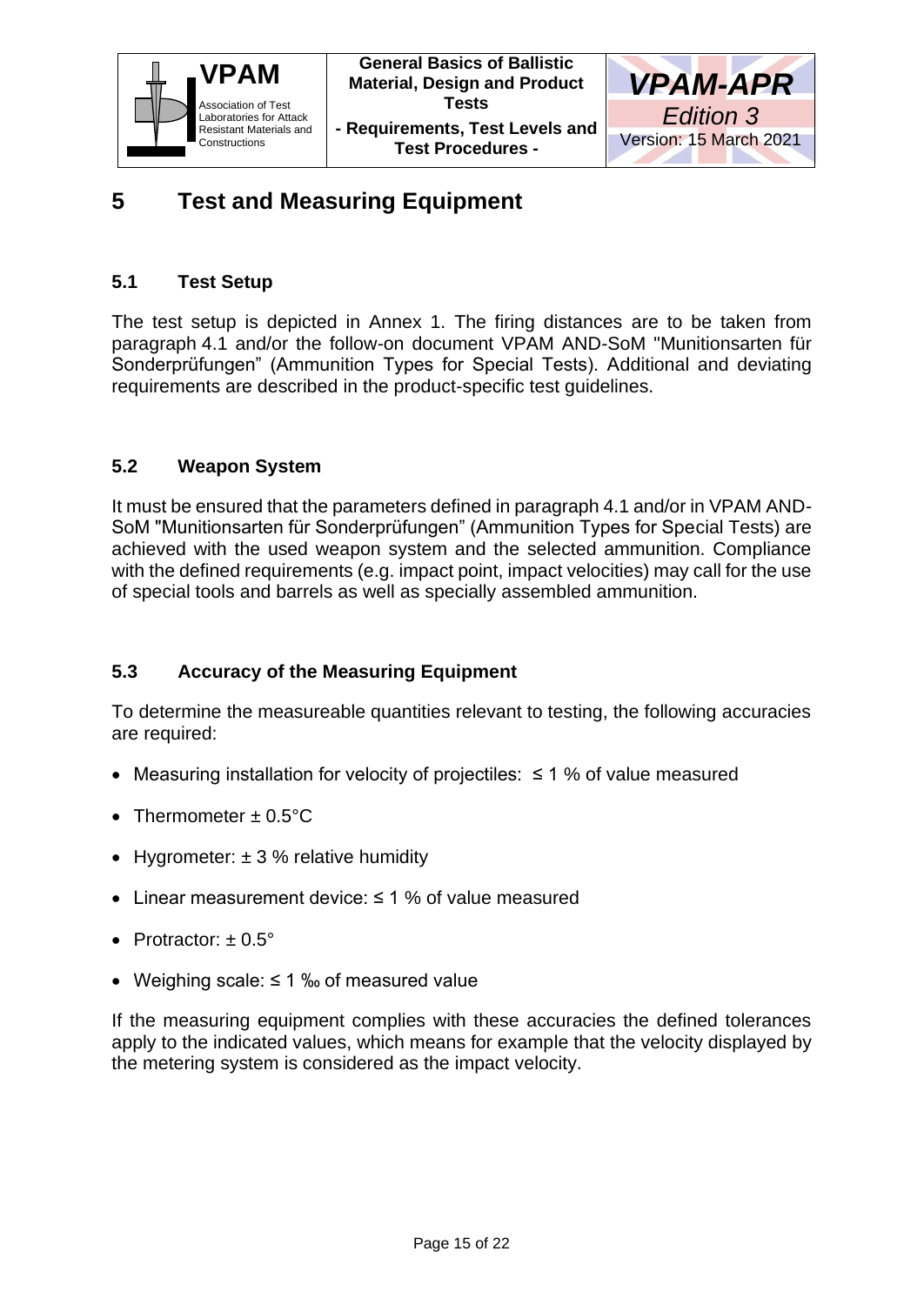



### **6 Test Procedures**

#### <span id="page-15-1"></span><span id="page-15-0"></span>**6.1 General**

If the test procedures and parameters are not defined here, refer to the productspecific test guidelines.

The test will be carried out exclusively using the requested ammunition in accordance with paragraph 4.1 or ammunition pursuant to the follow-on document VPAM AND-SoM "Munitionsarten für Sonderprüfungen" (Ammunition Types for Special Tests).

Prior to the firing test suitable measures should be taken to ensure an "as low as practicable" angle of attack on the impact point.

In justified exceptional cases (e.g. during ongoing invitations to tender) and at the request of the applicant it will be possible to issue a certificate and a test report based on already replaced VPAM guidelines. In the certificate and in the test report it must be indicated that a new edition of the test guideline exists.

#### <span id="page-15-2"></span>**6.2 Test-relevant Parameters**

- Projectile-velocity IAW paragraph 4.1 and/or VPAM AND-SoM
- Temperature tolerance at conditioning:  $\pm$  3 °C
- Tolerance of the relative humidity at conditioning:  $\pm$  5 %
- Tolerance of impact location and distances between impacts (hit spacing): ±10 mm

#### <span id="page-15-3"></span>**6.3 Repetition of the Test**

If the results do not allow an unambiguous assessment, the test center may repeat the test at an analogous point. This spot must not have been influenced by the previous hit.

If in an individual case the impact velocity is outside the tolerance range, the shot shall be repeated in the following cases only:

- If, at an impact velocity below the lower limit, no penetration occurred.
- If, at an impact velocity above the upper limit, a penetration occurred.

If in an individual case the hit spacing is outside the tolerance range, the shot shall be repeated in the following cases only:

- If, at a shorter hit spacing, a penetration occurred.
- If, at a larger hit spacing, no penetration occurred.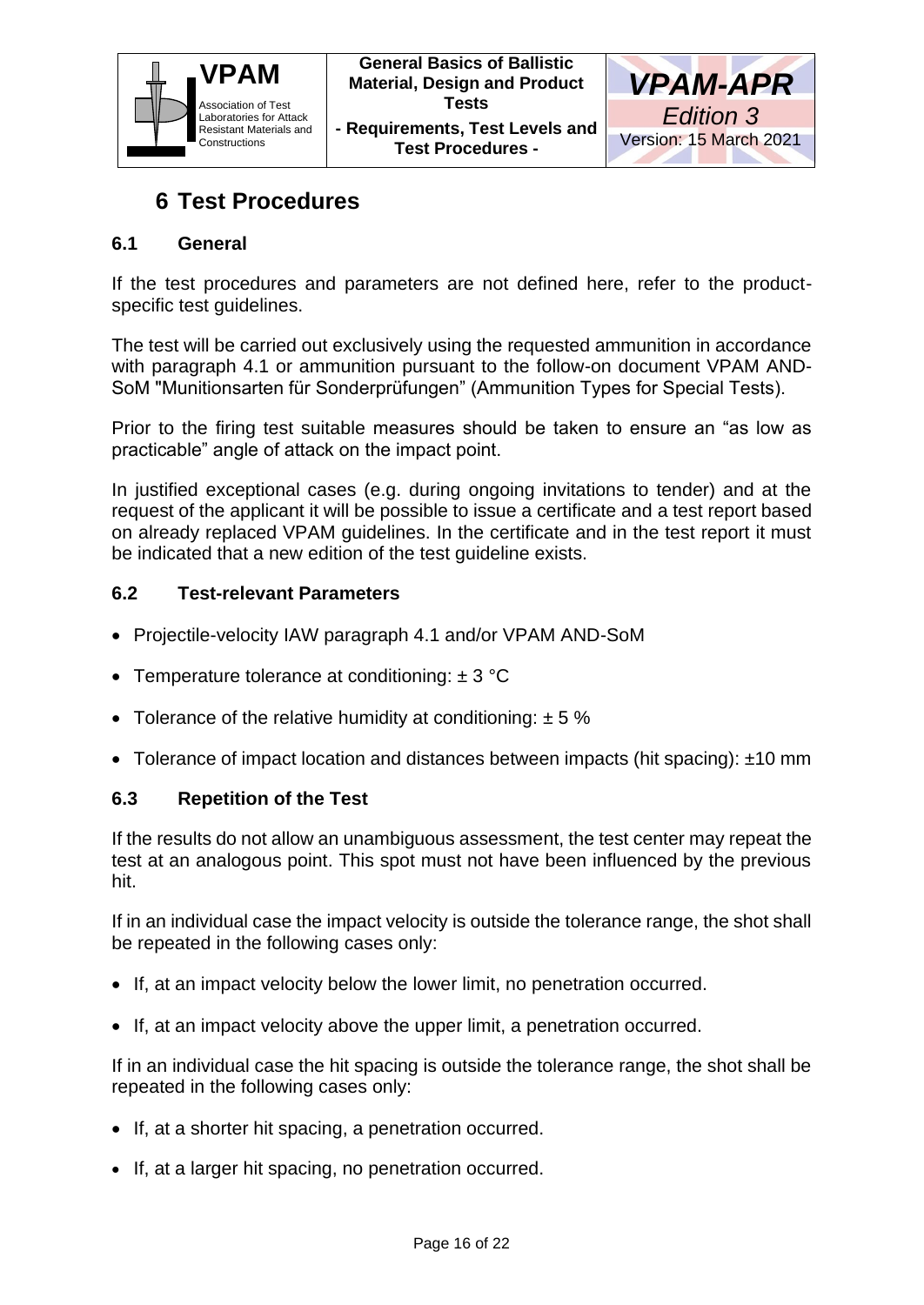



### **7 Test Evaluation and Documentation**

<span id="page-16-0"></span>Certificates and test reports are considered as original and source documents. They must not be changed, supplemented or rewritten.

As regards additions/changes concerning an already certified specimen the specified requirements and test conditions of the respective product-specific guideline shall apply. For additions/changes of this kind only supplements (including a test report) can be issued with respect to an already granted certificate.

#### <span id="page-16-1"></span>**7.1 Evaluation of the Test**

A test according to a product-specific guideline is considered as successful if the requirements of a test level in accordance with paragraph 4.1 or those specified in the follow-up document VPAM AND-SoM "Munitionsarten für Sonderprüfungen" (Ammunition Types for Special Tests) are complied with.

#### <span id="page-16-2"></span>**7.2 Test Report**

The test and the test result must be documented in the test report. This report has to include the following details and statements:

#### General Information

- Name and address of the test institute
- Name and address of the customer
- Name and address of the manufacturer
- Number and date of the test report
- Name and signature of the person responsible for the test
- Date of the test
- Name, edition and date of the product-specific guideline
- Requested class IAW with the product-specific guideline and/or test conditions for tests with ammunition IAW VPAM AND-SoM "Munitionsarten für Sonderprüfungen" (Ammunition Types for Special Tests) and/or test conditions pursuant to the customer's test plan.
- Ambient temperature and relative humidity
- Storage temperature and relative humidity
- The individual test results
- Remarks on special observations and findings during the test
- Statement that the test results refer exclusively to the test specimen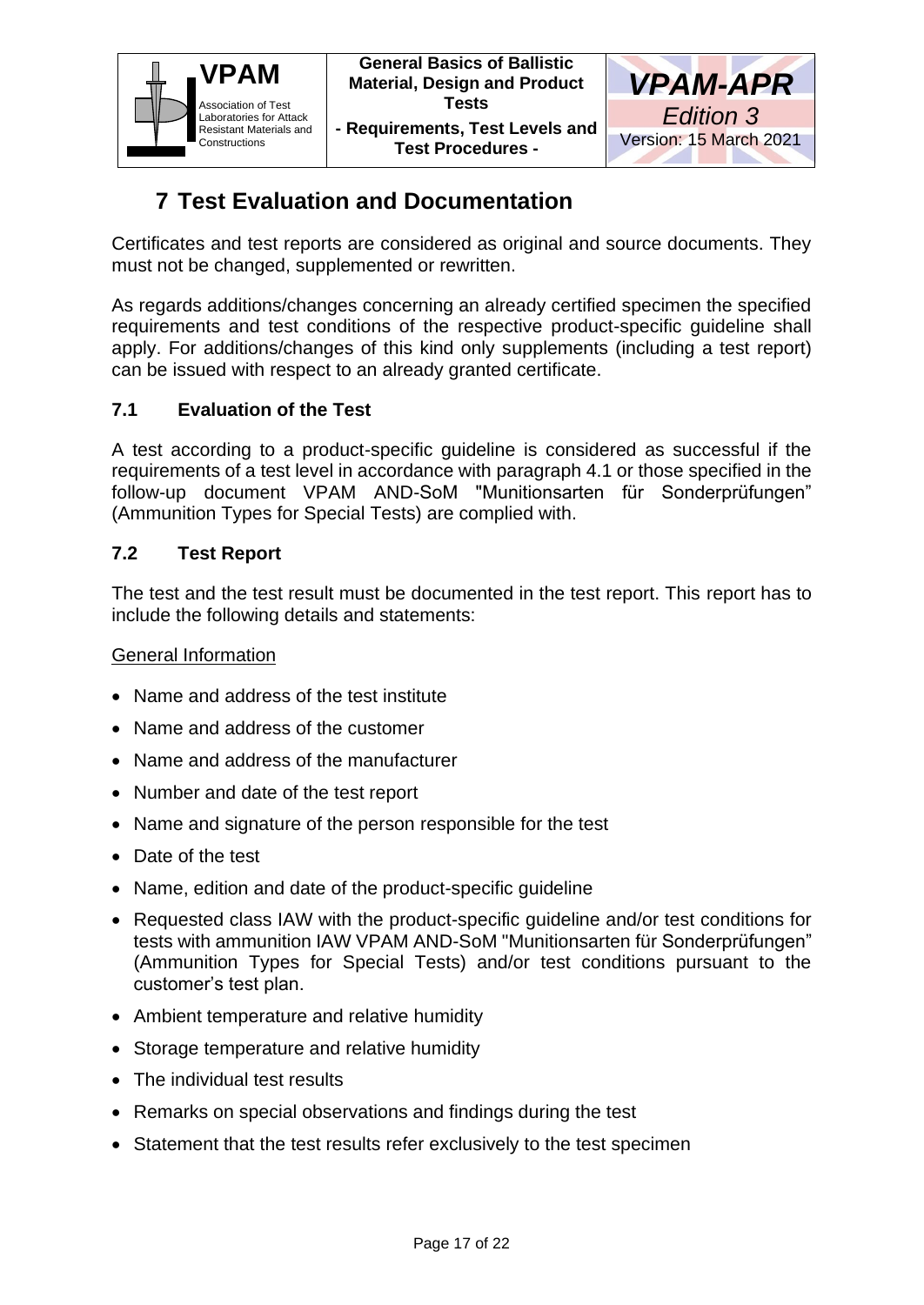



- **- Requirements, Test Levels and Test Procedures -**
- Remarks on certificate, if applicable
- Note that without approval of the test center the test report or extracts of it must not be duplicated
- Additional measurements, inspections, derived results, tables, diagrams, sketches and/or photos, if available

#### Details of Specimen

- Distinctive, verifiable marking of the specimen
- Construction, size and number of specimens as well as further relevant details
- Details of the material or a unique marking allowing conclusions on materials used as well as production and processing procedures.

#### <span id="page-17-0"></span>**7.3 Certificate**

If the test provides a positive result in accordance with paragraph 4.1 or paragraph 4.2 a certificate will be issued. Only the members of the VPAM are entitled to issue a certificate according to this guideline. This is why test centers that are members of the VPAM must insert a reference to their membership on the certificates.

On the certificate, the classification must be documented in accordance with the product-specific guideline.

If the test is carried out with a type of ammunition specified in the follow-up document A VPAM AND-SoM a certificate will be issued without indicating the classification, unless otherwise provided for in the product-specific guideline. In this case the certificate shall also contain the caliber, ammunition type and projectile mass, type and manufacturer as well as the projectile velocity.

The test certificate shall explicitly state that it applies to the specimen tested only. It includes at least the following information:

- Name and address of the test center
- Name and address of the customer
- Name and address of the manufacturer
- Name, edition and date of the product-specific guideline
- Distinctive, verifiable marking of the specimen
- The classification shall be in accordance with the product-specific guideline and/or the indication of the test requirements of the product-specific guideline and/or details pursuant to VPAM AND-SoM "Munitionsarten für Sonderprüfungen" (Ammunition Types for Special Tests).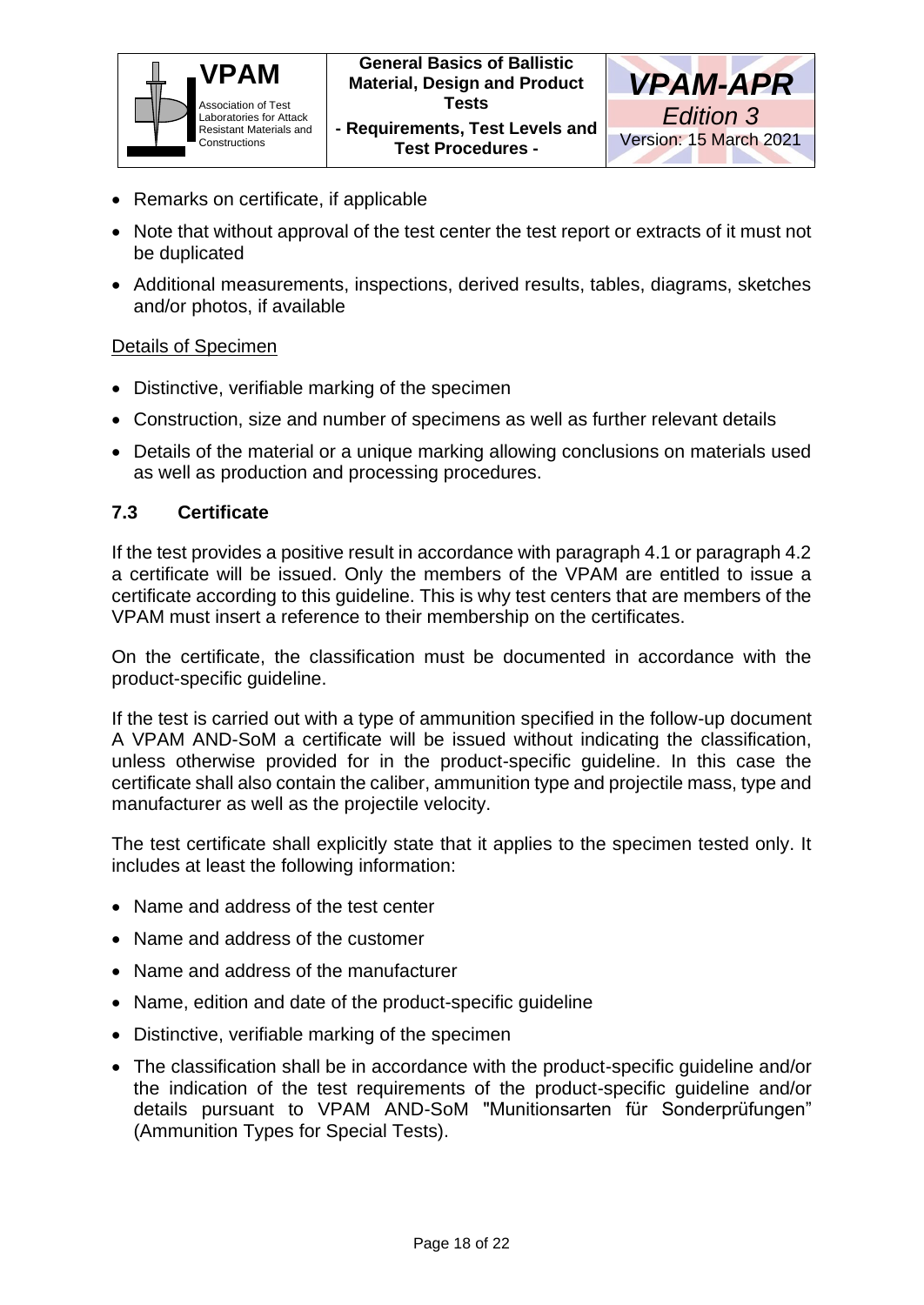

**Test Procedures -**



- Number of the certificate
- Date of the certificate
- Number of the associated test report
- Name and signature of person responsible for issuing the certificate
- Note that without approval of the test center the certificate or extracts of it must not be duplicated.

#### <span id="page-18-0"></span>**7.4 Traceability of Results**

The manufacturer shall be responsible that the products manufactured subsequently are in conformity with the specimen. Changes or modifications in the materials' production process or to the quality management system could thus affect product conformity.

The customer has to ensure the traceability of the test results.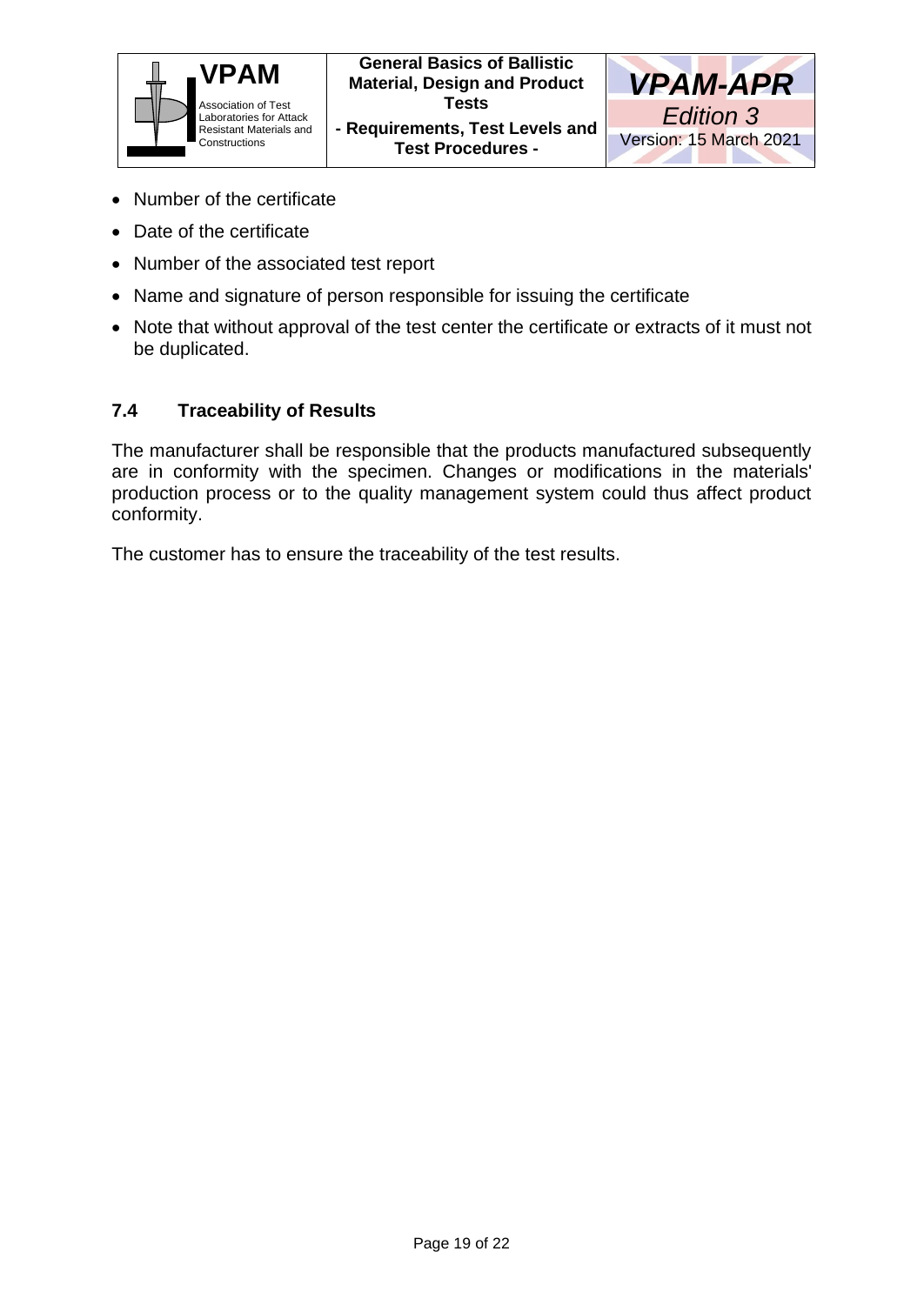

### <span id="page-19-0"></span>**Annex 1: Test Set Up – Ballistic Test (Schematic)**

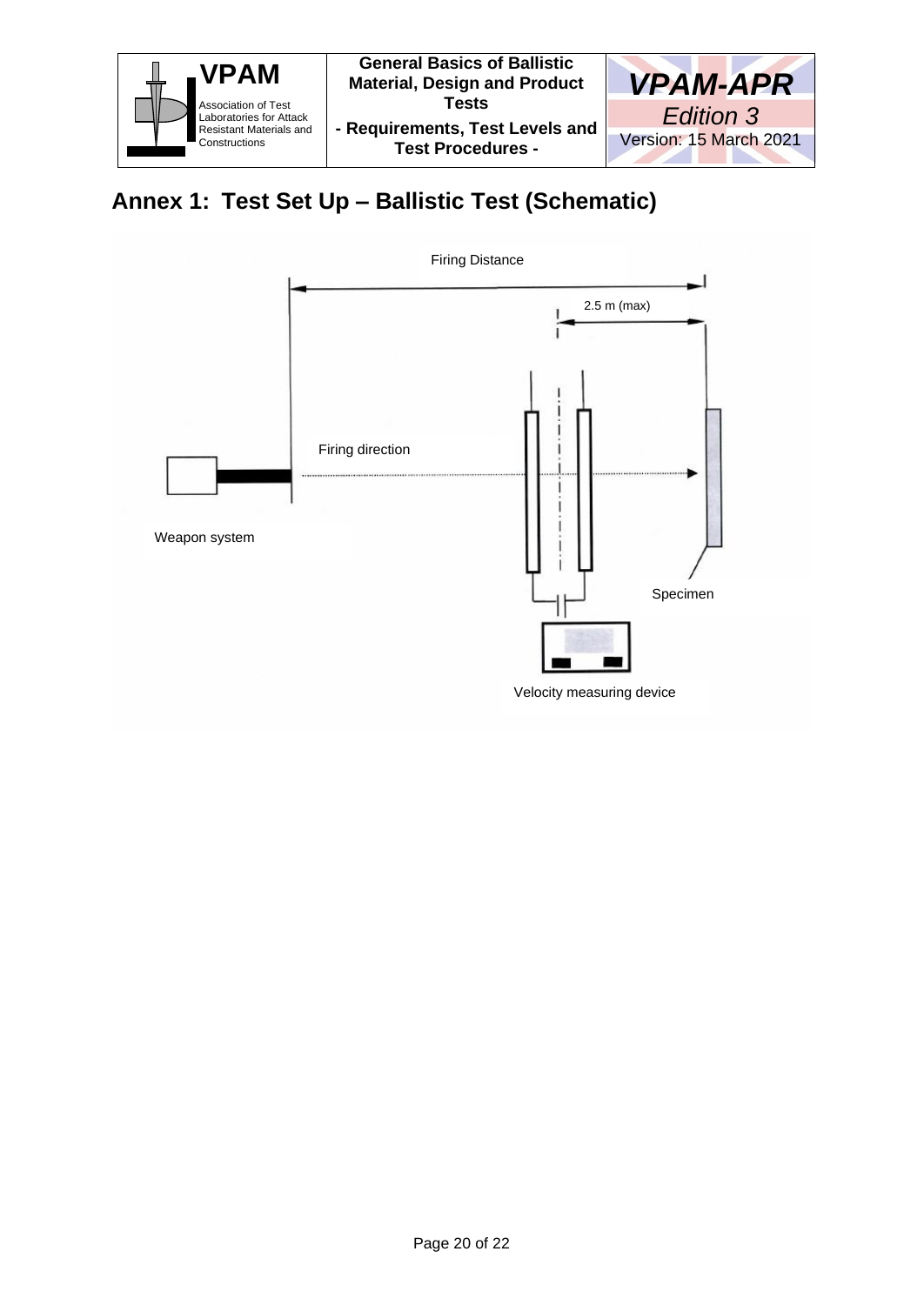

### <span id="page-20-0"></span>**Annex 2: Cartridge Chamber Dimensions Deviating from C.I.P. TDCC**





**Annex 2 (cont.)**